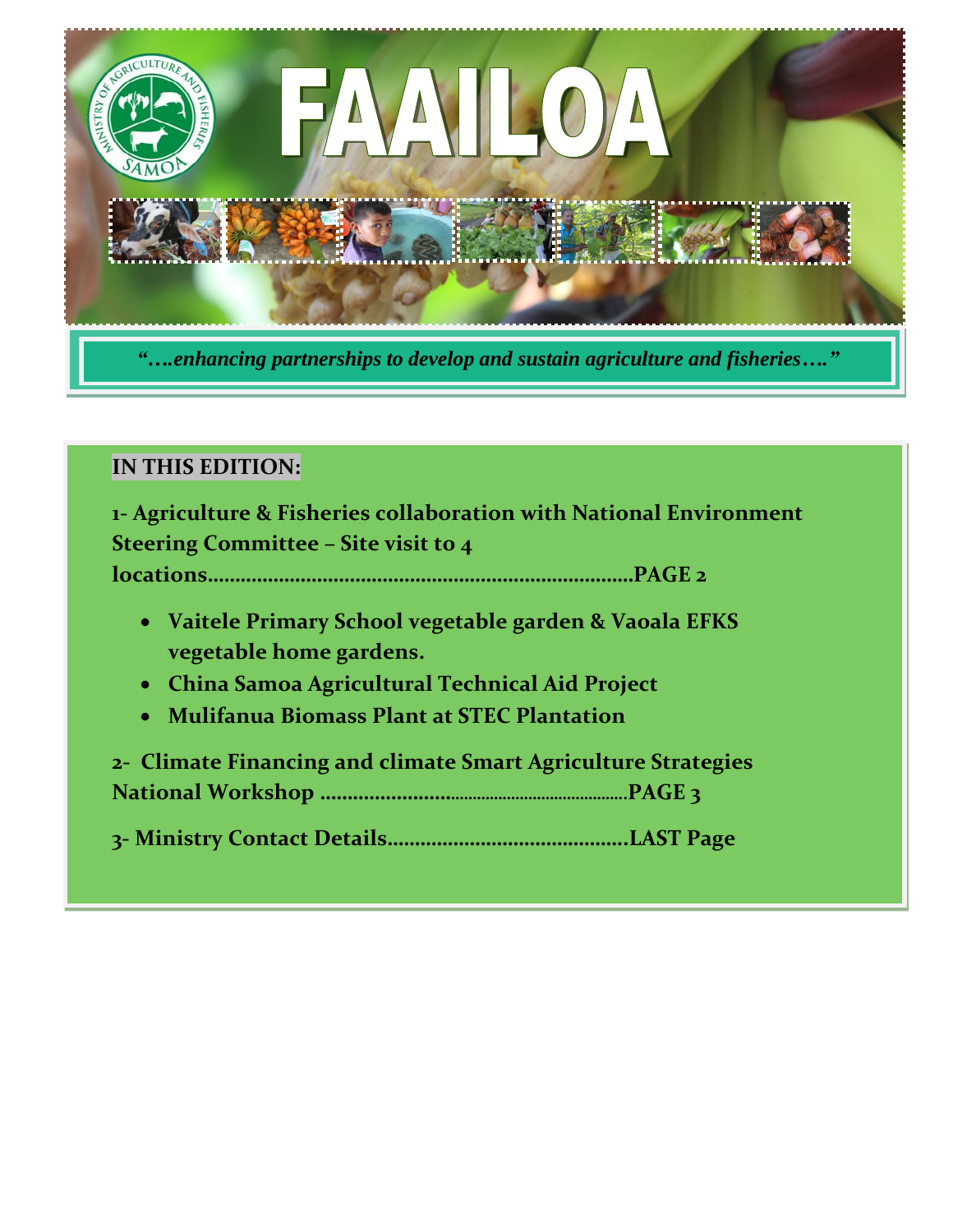## **Agriculture & Fisheries collaboration with National Environment Steering Committee**

#### **SITE VISIT:- 4 Locations**

**Vaitele Primary School vegetable garden & Vaoala EFKS vegetable home gardens**

The government of Samoa places great importance to durable, 15 genuine partnerships the UNDP Global Environment Facility (GEF) Small Grants Program (SGP) to support national capacities and efforts to address climate change and other environmental and agricultural areas. The UNDP GEF-Small Grants Program scheme, financial and technical supports are provided to accompany the efforts of those individuals and organizations/small groups contributing to the betterment and improvement of our agricultural and related needs. As a contributive aspect to the Environment Sector the two sites that were funded and supported under this SGP were visited by the NESSC.

The Vaitele Primary School principal appreciated the assistance and funding by the GEF SGP project. "This vegetable garden has contributed into our school money savings and is also a way of improving nutrition in our school and community", she said. When visiting the Vaoala EFKS vegetable garden project the youth expressed their appreciation of the idea as well as the church members and families. Through the project, families are able to plant and grow their own nutritious vegetable gardens in their own backyards. The youth members are heavily involved in the project and have already planned and are planning a road side market to sell their produce when harvested.

#### **China Samoa Agricultural Technical Aid Project**

The group visited the demonstration farm of the CSATAP at Nu'u. A short presentation was facilitated by Team Leader Dr. Liu, on the services offered by the project for the further development of the farms and farmers in Samoa. The visiting group was tour guided around the farm by Dr Liu, experiencing the improved technologies for planting and growing vegetables improved varieties.

#### **Mulifanua Biomass Plant at STEC Plantation**

The Biomass Gasification Plant at Mulifanua STEC Plantation development is a good example of the signs of our country's advancement to renewable energy technology. This will be a power generation and supporting stability of electricity grids, and its commercial operation demonstrated for Samoa and any other Pacific Island countries.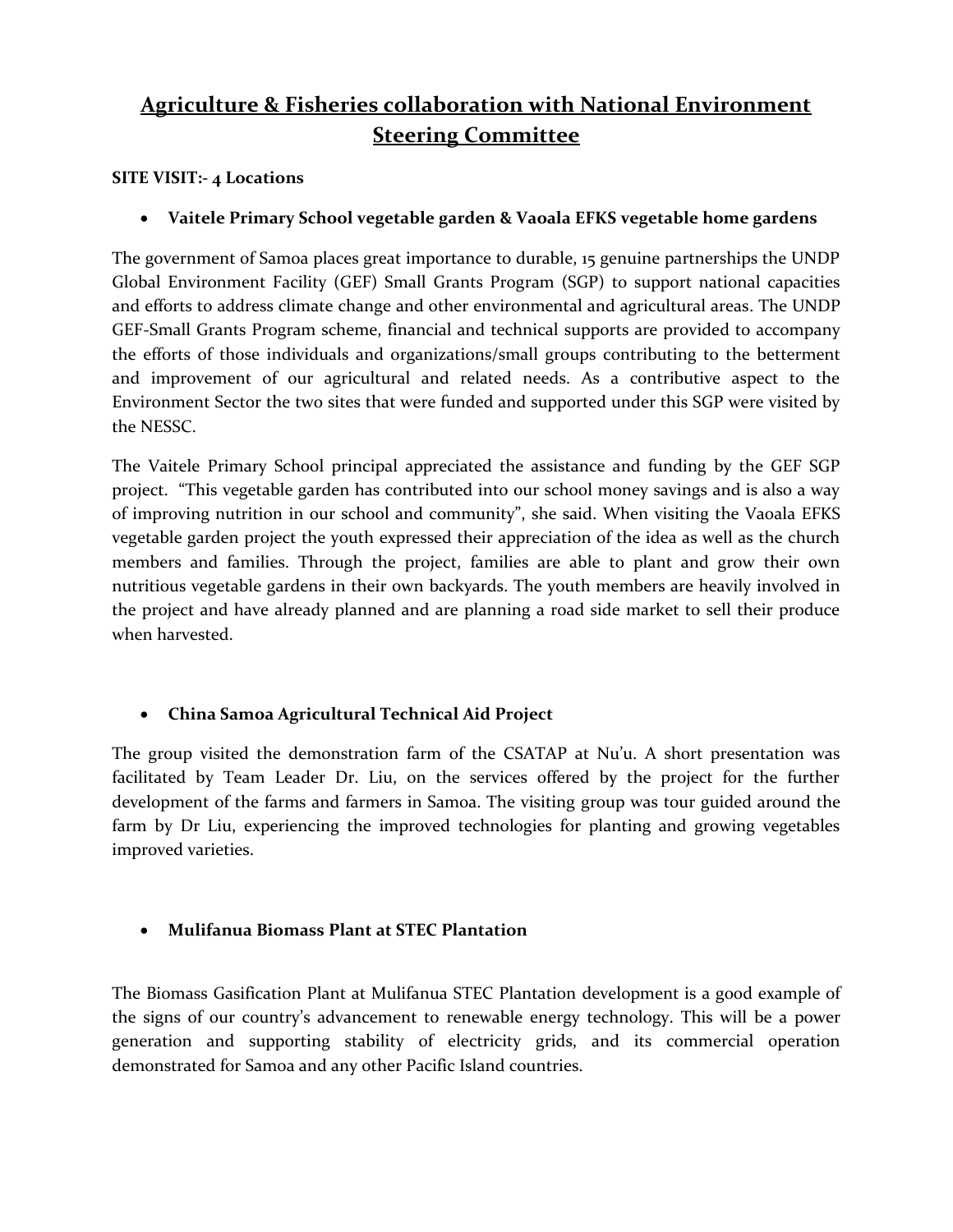This project is funded through the Global Environment Facility (GEF) with USD 6,075,828 and USD 46million co-financing by the Government of Samoa, the implementation of the project '*Improving the Performance and Reliability of RE Power Systems in Samoa (IMPRESS)*', will be led over the next five years by the Renewable Energy Division of the Ministry of Natural Resources and Environment (MNRE-RED). Key stakeholders include the Samoa Trust Estate Corporation and the Electric Power Corporation, which will be responsible for one of the biggest components of the project.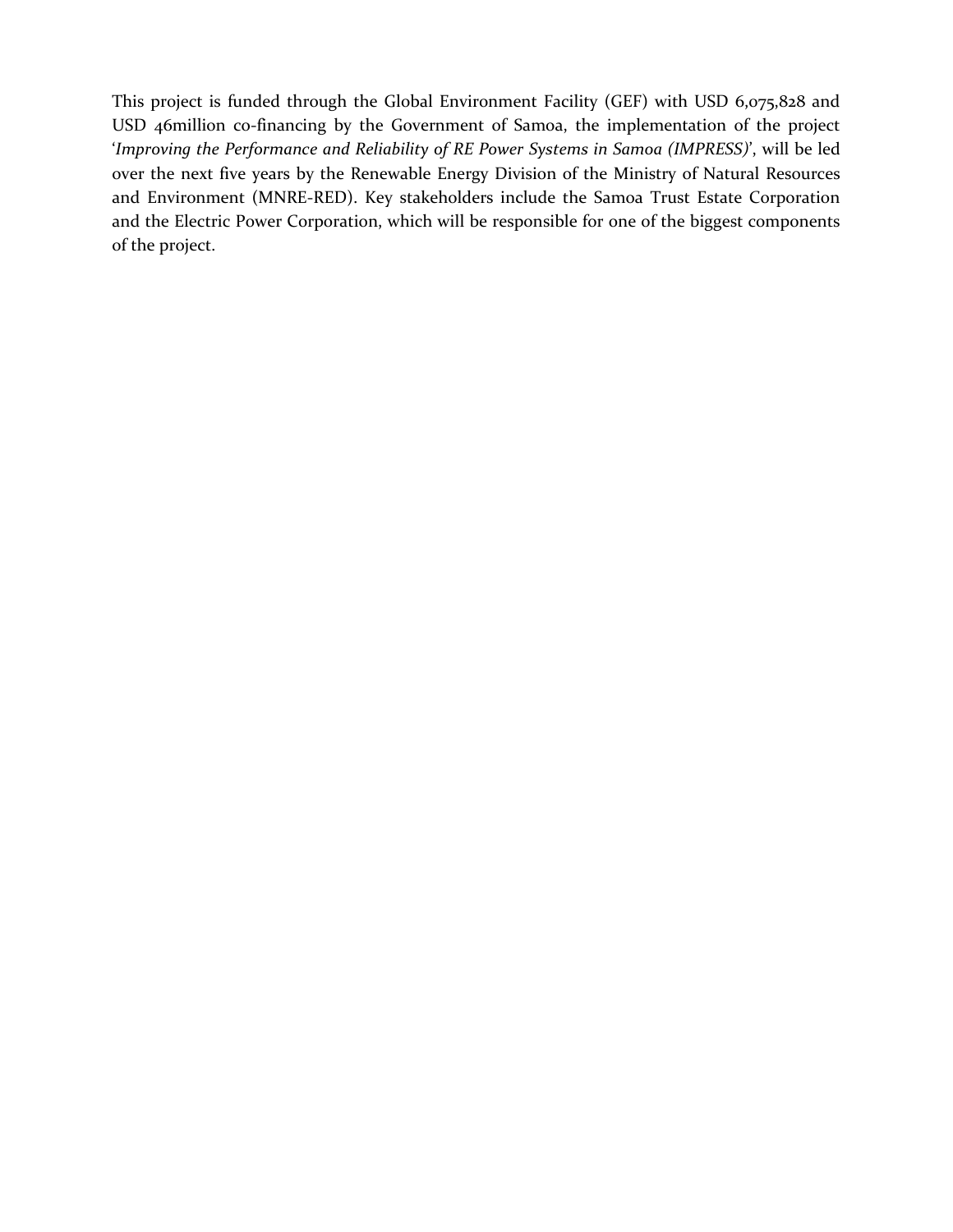## **CLIMATE FINANCING AND CLIMATE SMART AGRICULTURE STRATEGIES NATIONAL WORKSHOP.**

#### *14th August 2019*

#### *Tanoa Hotel Conference Room*

The Technical Centre for Agricultural and Rural Cooperation CTA together with the MAF Samoa with support from the Women in Business Development Inc WIBDI, were responsible for coordinating and organizing the national workshop to identify Climate Finance Mechanisms and Climate Smart Agriculture in Samoa.

The Workshop was established to discuss debate and identify two priorities contained presenting ad discussing with key national stakeholders the preliminary findings of the draft report of the country case study and to identify collectively, recommendations that could ensure better integration of the agriculture sector in the second Samoa NDCs and access to strategic funding mechanisms for climate smart agriculture.

In his opening address, the Chief Executive Officer for Ministry of Agriculture and Fisheries, Tilafono David Hunter touched on the vulnerability of the climate change and the change imposed on the sustainable development of small island countries.

"Climate change has become a defining and most challenging sustainable development issue of the 21<sup>st</sup> century, especially for small island developing states like Samoa - one of the least GHG emitters and polluters but one of the most affected, physically, economically and socially," stressed MAF CEO.

"Climate vulnerability underpins Samoa's development of the agriculture sector and jeopardizes the food security of our people. More than 40 percent of Samoa's population have direct livelihood from Agriculture related activities. Hence the urgent need to identify climate smart agriculture strategies and funding mechanisms that can contribute to the resilience of Samoa against climate change. "

He expressed gratitude to the CTA for organizing such a timely national workshop on best mechanisms to support a resilient Samoa agriculture.

"This two-day national workshop has been organized in such a manner to stimulate knowledge, information and experience sharing exchanges among the participants through panels of discussion and small groups' exercises. Very rarely we organize workshops where one can learn from other institutions and be able to collectively design robust strategies from agricultural practices to investments.

"I look forward to hear the summary outcomes from our workshop tomorrow afternoon to determine how we can collaborate via public private partnership arrangements, to access climate funding in order to realize our aspirations and prayers for a resilient Samoa agriculture."